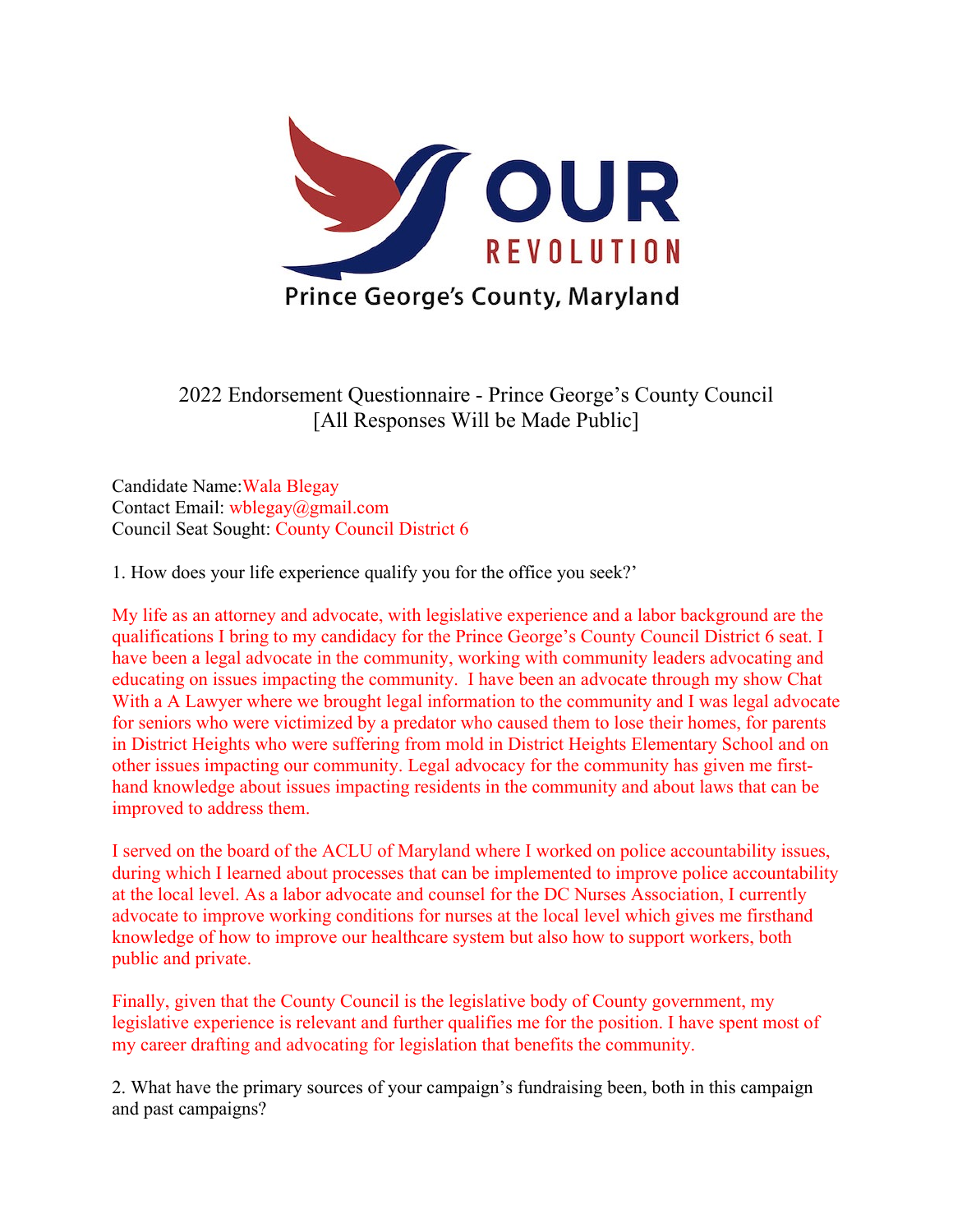The primary sources of funding for my campaign has been over 80% from voters and progressive and labor advocates; 10% of my funding has been labor organizations including LUINA, SEIU, Amalgamated Transit Union (ATU), National Nurses United and more. For my January finance report, I had over 500 individual donors, most of which made donations under \$100 dollars with over 700 individual donations.

3. In 2018, the Prince George's County Council approved a small-donor public financing program for Council and Executive races to come into effect for the 2026 election. As yet, the Fair Election Fund Commission has not been set up and no funding has been allocated to the program. Do you support the small donor public financing program? If elected to the Council, will you work to ensure the program is funded each year leading up to the full funding needed for the 2026 election?

I fully support a small donor public financing program and I testified in support of implementing the small donor public financing program in 2018. Furthermore, I believe it is important to get money out of politics and the public financing program is one way to ensure that elected officials' first priority is to the people. I will work to ensure the program is funded each year leading up to full funding needed for the 2026 election.

4. In 1992, through a citizen-driven referendum, a two-term limit was placed on council members which the council repeatedly attempted to repeal over the years and repeatedly failed. As a result of the addition of two at-large seats on the council in 2016, the two-term limit has been diluted with council members allowed to jump from at-large to district seats and back without limit. Do you think district membership on the council is significantly different from atlarge membership? Would you support or oppose the reinstatement of strict two-term limits?

I am in full support of strict two-term limits. I do not think district membership on the council is significantly different from at-large membership.

4. What is your position on the Maryland MAGLEV train proposal?

I support the position of the communities who will be directly impacted by MAGLEV in Prince George's County.

5. There is a great shortage of affordable housing in Prince George's County. What role can the County government have in creating policies that will provide affordable housing for residents at all income levels? How will you engage on this issue?

I strongly believe in affordable housing in Prince George's County especially for our seniors. We are currently experiencing a housing market in the Washington DC Area that is unaffordable for multi-level income communities and even some with unionized jobs. My own father, who recently passed, was a member of the Amalgamated Transit Union Local 689 and worked at Metro, lived in an apartment in District Heights that went from \$800 a month to \$1500; his income was under \$50,000 at his passing. The \$1500 monthly rent was unaffordable for my dad. Many families are like him, especially if they are renting or looking to purchase a home. As a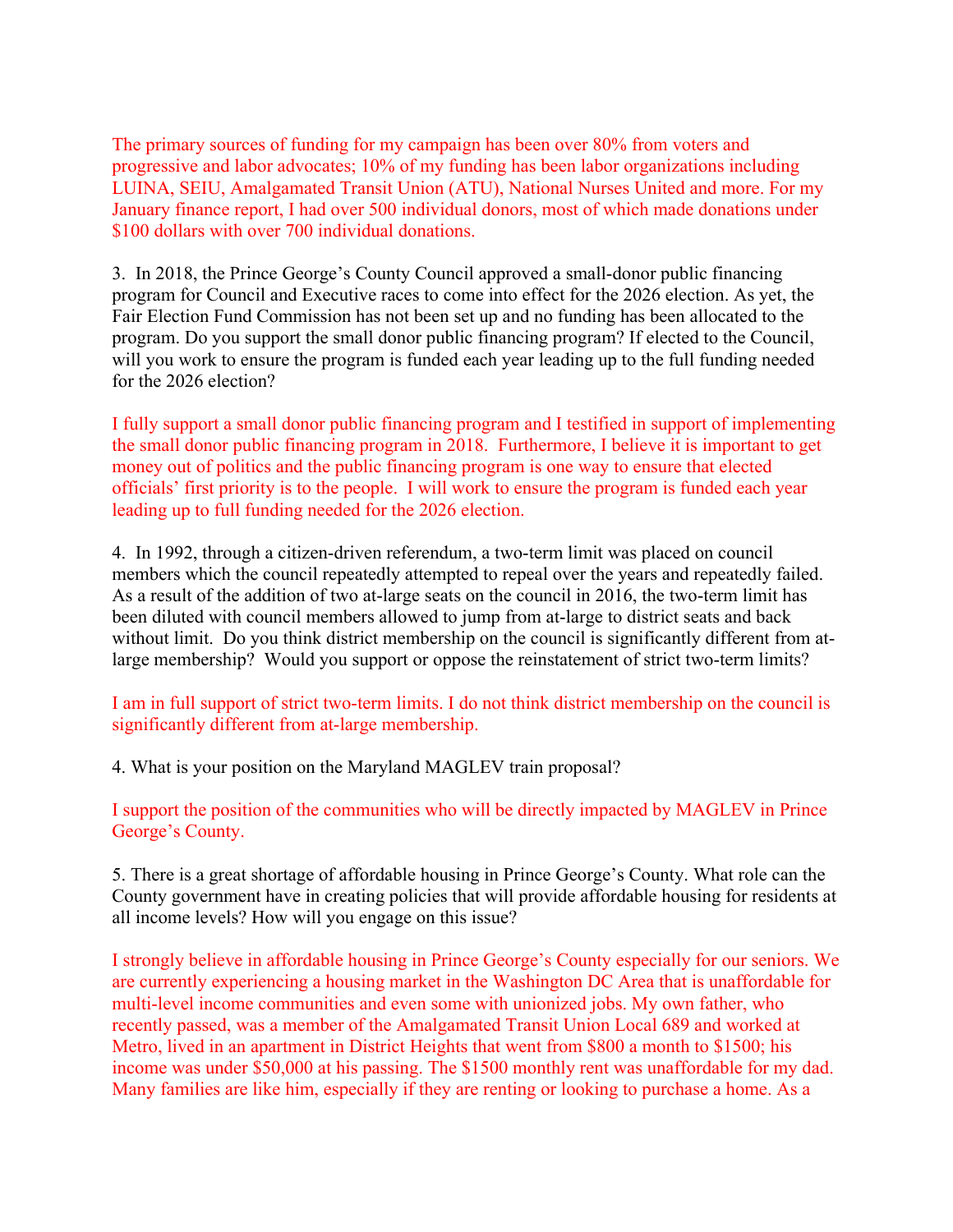Council member, I will support policies to improve affordable housing options, which should include rent stabilization policies, increasing senior affordable housing communities, land banks, and developing programs to ensure that those who are making under \$60,000 are able to purchase and keep their homes and more.

More specifically, I will support any initiatives that funds non-profit and faith-based organizations and public private partnerships that will create affordable housing options for seniors and families in need. I will also support the continuation of limits on rent increases and even rental payment assistance programs to help current families struggling with rent. I have participated in the Housing Opportunities for All Workgroup where there have been discussions of ideas that will increase options for affordable housing in Prince George's County.

6. As part of the Maryland Police Accountability Act of 2021 (HB670-2021), the Maryland General Assembly requires each county to set up a Police Accountability Board (PAB). Prince George's County Council must pass legislation to fulfill this State mandate.

- a. Do you support incorporating the functions of the existing Citizen Complaint Oversight Panel in the PAB?
- b. How would you ensure that the composition of the PAB reflects the community?
- c. Do you support a PAB with subpoena powers and paid investigators to effectively review complaints of police misconduct filed by members of the public?
- d. Do you support adequate funding to staff the PAB to investigate the number of complaints filed, including budgeting for independent legal counsel?

I am in full support of police accountability and worked on police accountability advocacy, while I was serving as Board member of the ACLU of Maryland, right after the Freddie Gray demonstrations in 2016. I am pleased that the State took action to dismantle LEOBR. I support the County implementing a strong accountability Board. I do support incorporating the functions of the existing Citizen Complaint Oversight Panel in the PAB. I will support legislation that will not only incorporate the functions of the existing Citizen Complaint Oversight Panel but ensure the members of the community who represent the racial, gender and cultural diversity of the County serve on the PAB. I support a PAB with subpoena powers and paid investigators to effectively review complaints of police misconduct filed by members of the public. I also support adequate funding to staff the PAB to investigate the number of complaints filed, including budgeting for independent legal counsel. It is important that the PAB ensure real police transparency and accountability in our county.

7. The County Council approved a councilmanic district map that was very different from the map created by the independent Redistricting Commission appointed by the council. The map was found illegal by two separate levels of our judicial system. Please share your thoughts on the Council's map, public opposition to the map, and the judicial finding.

It is time to change the charter and remove the ability for the Council to play politics with redistricting. The independent Redistricting Commission spents months meeting and requesting public input on the redistricting map and the Commission made an effort to keep communities together in the same districts. The Davis map was produced overnight without input from residents and even some councilmembers. We are fortunate that the judicial outcome brought the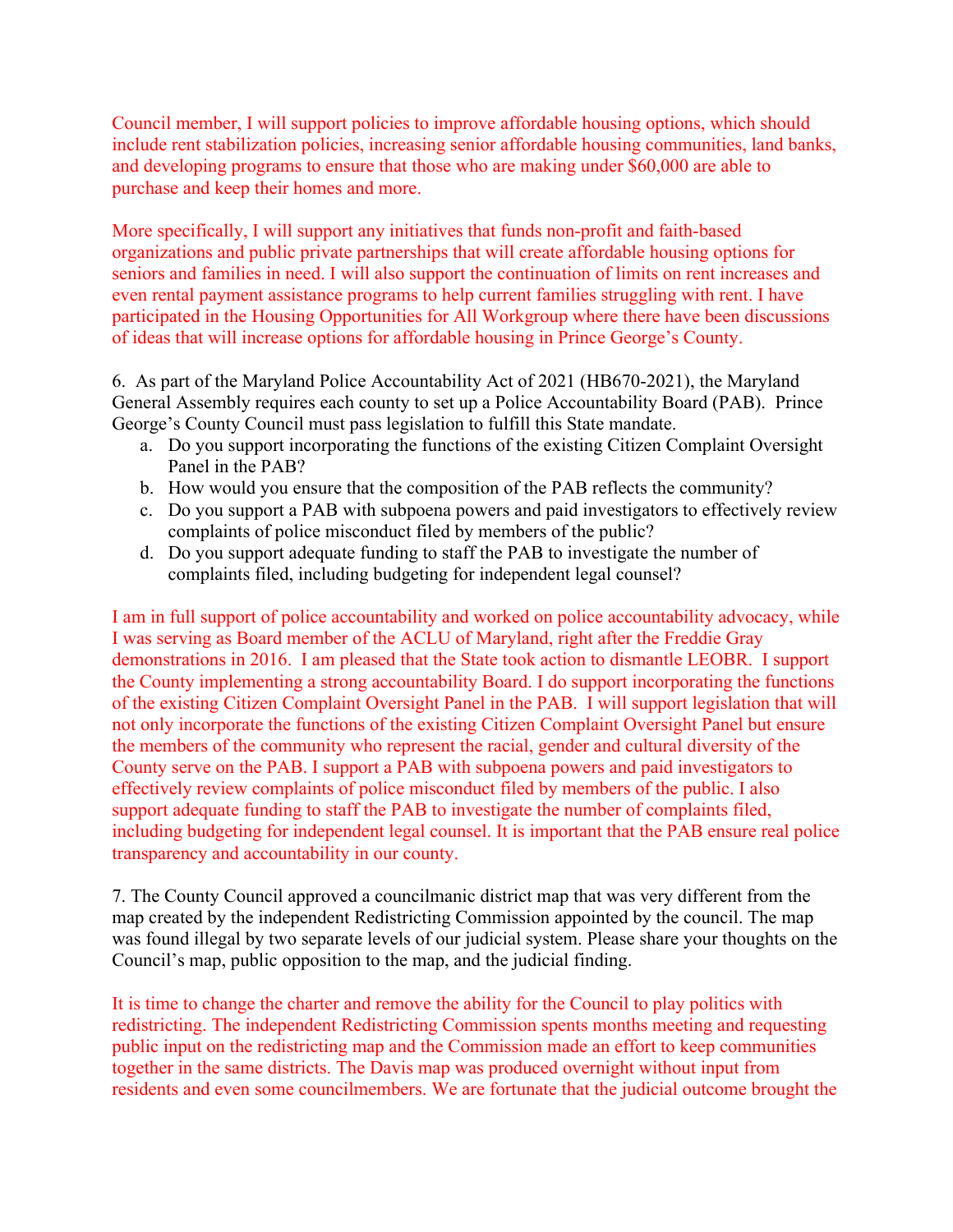map back to the version that had public review and input. However, the victory was brought forth after county tax dollars were spent on legal fees and a fight against the county for many residents. We can avoid this concern if we change the charter before the 2030 census.

8. The County has a massive backlog in school maintenance, renovation, replacement, and expansion, which former Board Chair and education stalwart, Dr. Alvin Thornton, has attributed in large part to 20 years of historical racial discrimination towards Prince George's students.

- a. The County's solution to part of this problem has been to engage in a Public-Private Partnership for the construction and maintenance of six middle schools - the first county in the entire country to engage in a P3 for school construction. Do you think that using private capital with significantly higher interest rates that places the burden on Prince George's taxpayers is a viable model to address historical racial discrimination or should the State make Prince George's schools whole through State funding.
- b. What is the solution to fixing the huge remaining backlog in school maintenance, renovation, replacement, and expansion?
- c. What actions do you think the County should take to ensure that school capacity matches current and future demand?

Prince George's County is one of the largest school systems in the State with the highest number of African American students. It is time that the county receives their fair share from State funding, especially when it comes to school maintenance. We need to hold the State accountable when it comes to the backlog in school maintenance, renovation, replacement, and expansion. Prince George's County is one of the largest voting blocks in the State and many State-wide elected officials rely on Prince George's County to win elections, but yet we are still backlogged when it comes to school maintenance. Many of the schools in District 6 have been on the school maintenance, renovation, replacement, and expansion list for years.

For school capacity, District 6 is an area where there has been tremendous residential growth, but the schools in many areas are overcrowded and, in some area, there is low capcity. We need level the capacity issues by adjusting the school boundaries. We also need an Adequate Public facilities test where we match future growth with determining whether we have the school capacity and resources for any new development.

 9. Should the Prince George's School Board be restored to a fully elected body? Why or why not?

Prince George's School Board should be restored to a fully elected body. I campaigned on this issue in 2018 and I have maintained my position. It is important that a democratic process prevail so that the voices of parents and taxpayers - stakeholders in education in the County - are properly heard at the school board level; the only way to maintain proper representation and accountability to stakeholders is a fully elected school board. An appointed or hybrid school board stifles the voices of residents, creates an atmosphere of opposing forces and divided loyalties where unity of purpose should prevail and the only loyalty should be to students, parents, educators and administrators to produce a world-class public education system in the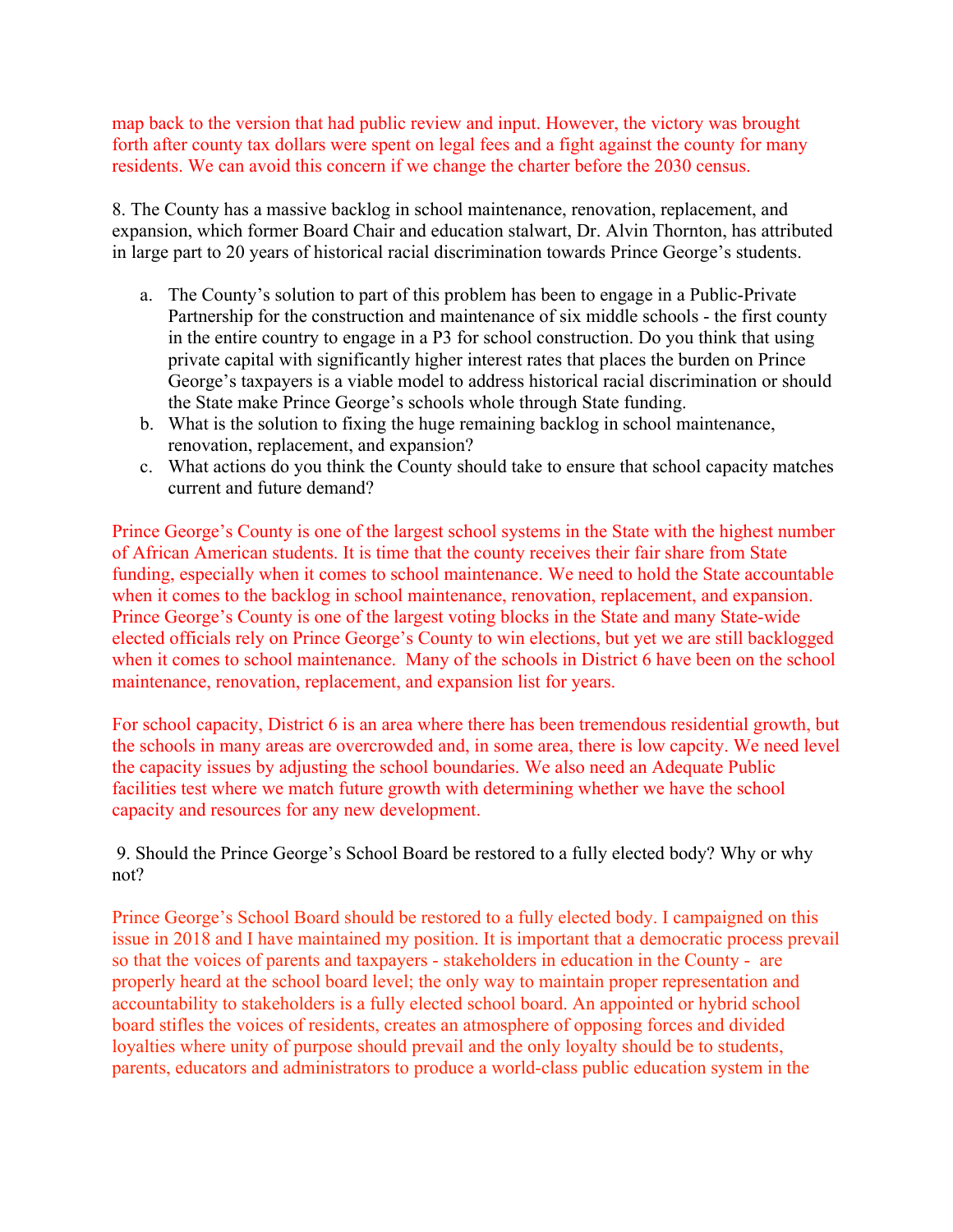County. Although this is a State issue, the County Council does engage with the school board, and this is an important issue for all County residents.

10. Through legislation and through zoning and land use decisions, the Council plays a decisive role in county planning, and that planning drives transportation demand, demand for services and facilities, environmental and public health impacts, greenhouse gas emissions, and many other impacts. The Zoning Ordinance Rewrite eliminates the requirement that developers file Conceptual Site Plans (CSPSs) for certain kinds of projects. CSPs provide critical opportunities for public review and comment on land use proposals early in the development process. Will you commit to working to restore the requirement for CSPs as soon as possible?

I will commit to working to restore the requirement for CSPs. I believe in full transparency in the development process where residents will be fully informed of the new projects coming to communities.

11. The County Council often uses Zoning Text Amendment bills to rewrite the Zoning Ordinance on the fly and to help developers advance certain projects without going through the normal public review process. ZTAs weaken the Zoning Ordinance and undermine the public's right to know and to have a meaningful say on development proposals. Will you commit to working to end or severely curtail the use of ZTAs and to ensuring that:

- a. Any ZTA bill filed includes a list and map of all of the potentially affected properties, as well as analysis of the potential impacts on communities, the environment, agricultural lands, and demand on public services and facilities?
- b. For each potentially affected property, the Council notifies all adjoining property owners, local community associations and watershed organizations, and local municipalities, by first-class mail and no less than 60 days prior to any public hearing on the ZTA?

I am in support of curtailing the use of ZTAs and the two above mentioned propositions. ZTA usurps the transparent process that ensures that residents are informed of development in their community. District 6 has had many ZTAs in many communities including, Westphalia, the Freeway Airport project and nearly one in the Cameron Grove community. ZTAs not only exclude the residents from participating in the development in their community, it is contrary to plans that have been previously approved with community input. I am in support of any efforts to ensure a transparent process.

 12. In May of 2021, the County Council unanimously passed CR-027-2021 in support of a single payer Medicare for All system at the federal level, becoming the first county in Maryland to support the federal legislative initiative. The resolution cited the increase in racial health disparities due to the pandemic that only a single-payer system could address. The resolution also pointed out that Medicare for All "would reduce County spending on healthcare and enable local governments across our state to invest additional dollars into education, environmental protection, housing assistance, and other critical services." Will you join the County Council in calling on our Congressional delegation to support and enact federal legislation for a singlepayer system?